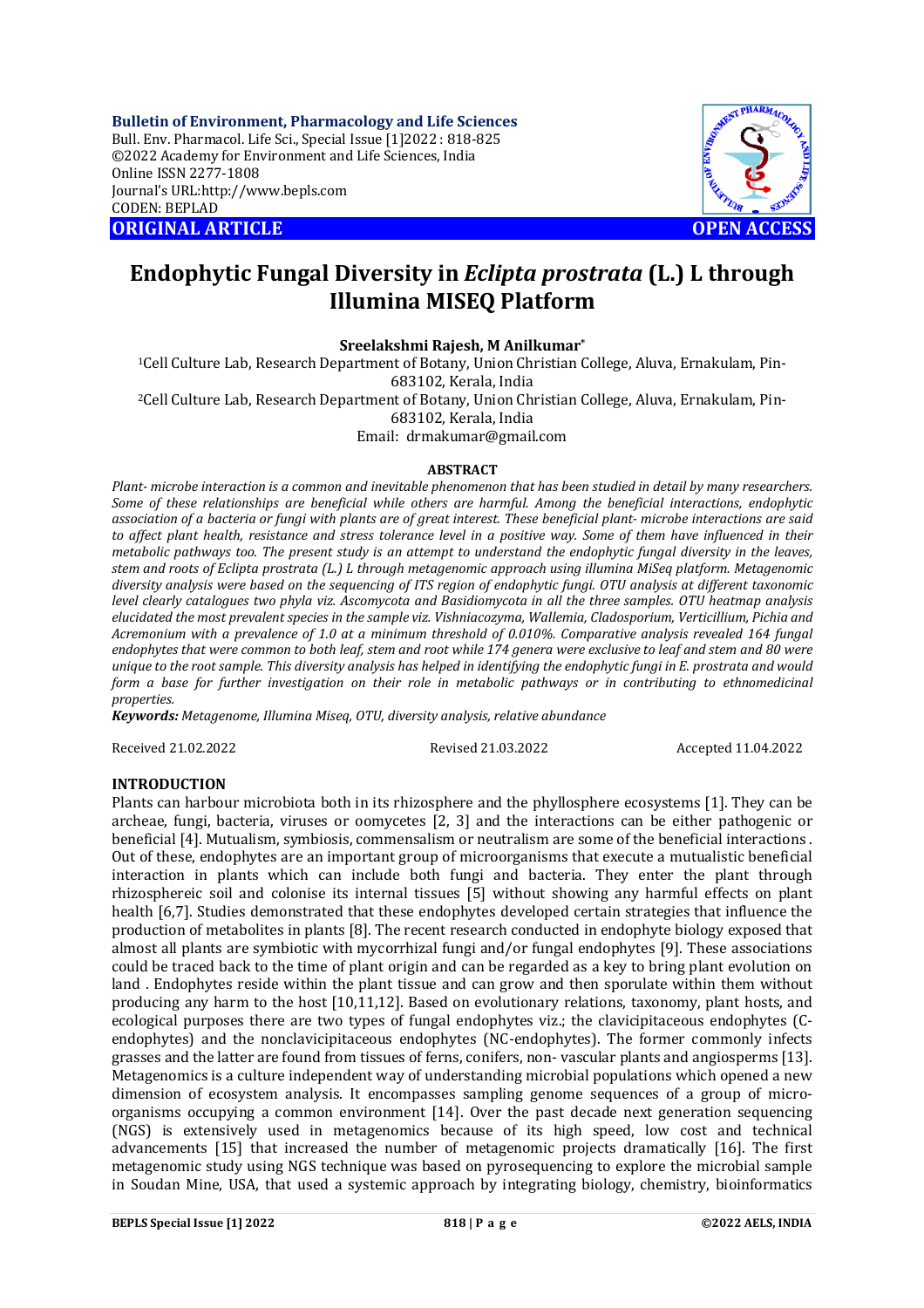which lead to a milestone in advancing modern microbial ecology. Earlier, molecular taxonomy of fungal classification was much more difficult [17,18,19,20] because of the presence of intermediate forms, the instability of morphological characters and the phenotypic overlay among various taxa [21]. *Eclipta prostrata* (L.) L, commonly called as *Bhringaraj* in India, is a plant of great ethnomedical significance. This plant belongs to Asteraceae family can be seen commonly in tropical and subtropical regions [22]. A number of compounds like Wedelolactone, Ecliptalbine, Demethylwedelolactone, Eclalbatin, Dasyscyphin C and Ecliptine are reported from *E. prostrtata* [23] that contributed hepatoprotective, hair growth promoting, antidiabetic, analgesic, anti- inflammatory, neurological, antimicrobial, antioxidant, antimalarial, cardiovascular, anticancer, antiulcer, immunomodulatory and antiepileptic effects [24]. The endophytic microflora and its metadiversity remain an underexplored area in *E. prostrtata*. The present work is an attempt to analyse the diversity of endophytic fungi in the leaves, stem and roots of *Eclipta prostrata* (L.) L using metagenomic approach through illumina Miseq platform.

## **MATERIAL AND METHODS**

## **Plant Sample Collection and Sterilization**

Healthy and flowering plant samples of *E. prostrata* were collected from three sites (Ernakulam 10◦0'12.1" N 76◦17'30.8"E) with same soil conditions, pooled and used for DNA extraction after surface sterilization. The collected plants were washed in soap solution followed by running tap water for 30 min. Plants were then immersed in 0.1 % mercuric chloride for 5 minutes followed by a quick dip in 70% ethanol. It was followed by immersion in distilled water thrice, 5 min for each wash. The final wash with distilled water was poured into a sterile nutrient agar plate that served as a control to ensure that the sample is devoid of any external contaminants.

#### **DNA Isolation**

DNA isolation was carried out using Himedia Higenome Kit Method.

## **Experimental Process And Sequencing**

DNA samples were quantified using a Qubit 4.0 Fluorometer (Invitrogen, Carlsbad, CA, USA). 50-100ng DNA was used to generate amplicons using a panel of primers designed.

## **Amplicon Generation**

Oligonucleotide primers were designed to anneal to relatively conserved sequences spanning fungal ITS regions. ITS2 region was amplified using forward primer containing sequence "GTGAATCATCGARTC" and reverse primer containing sequence "TCCTCCGCTTATTGAT". Besides the ITS target-specific sequences, the primers also contain adaptor sequences allowing uniform amplification of the library with high complexity ready for downstream NGS sequencing on Illumina Miseq platform. All PCR reactions were carried out in 50μL reactions with 25μL of Phusion® High-Fidelity PCR Master Mix (New England Biolabs), 0.4μM of forward and reverse primers, and about 20 ng template DNA. PCR amplification was initiated by denaturation at 98℃ for 1 min, followed by 30 cycles of denaturation at 98℃ for 10 s, annealing at 60℃ for 30 s, and elongation at 72℃ for 60 s followed by finally extension at 72℃ for 5 min.

#### **PCR Product quantification**

The PCR products were electrophoresed on 2% agarose gel for detection. Samples with one bright main band between 400-450bp were chosen for further experiments.

#### **PCR Product Purification**

PCR products were purified by bead based purification method [25].

## **Library preparation and sequencing**

Sequencing libraries were generated using NEB Next® Ultra™ DNA Library Prep Kit for Illumina (NEB, USA) following manufacturer's recommendations and index codes were added. The library quality was assessed on the Qubit@ 4.0 Fluorometer (Thermo Scientific) and Agilent Bioanalyzer 2100 system. DNA libraries were multiplexed and loaded on an Illumina MiSeq instrument according to manufacturer's instructions (Illumina, San Diego, CA, USA). Sequencing was performed using a 2x300/250 paired-end (PE) configuration; image analysis and base calling were conducted by the MiSeq Control Software (MCS) embedded in the MiSeq instrument.

#### **Analysis Workflow**

At first, adapters and low quality data were filtered out from the original data. Then the chimera sequences were removed to obtain the effective sequences for cluster analysis. Each cluster was called an OTU (Operational Taxonomic Unit). The taxonomy analysis of the representative sequence of each OTU was then performed to obtain species distribution information. UPGMA clustering tree can be constructed based on Unifrac distance to illustrate the differences in community structure between different samples or groups.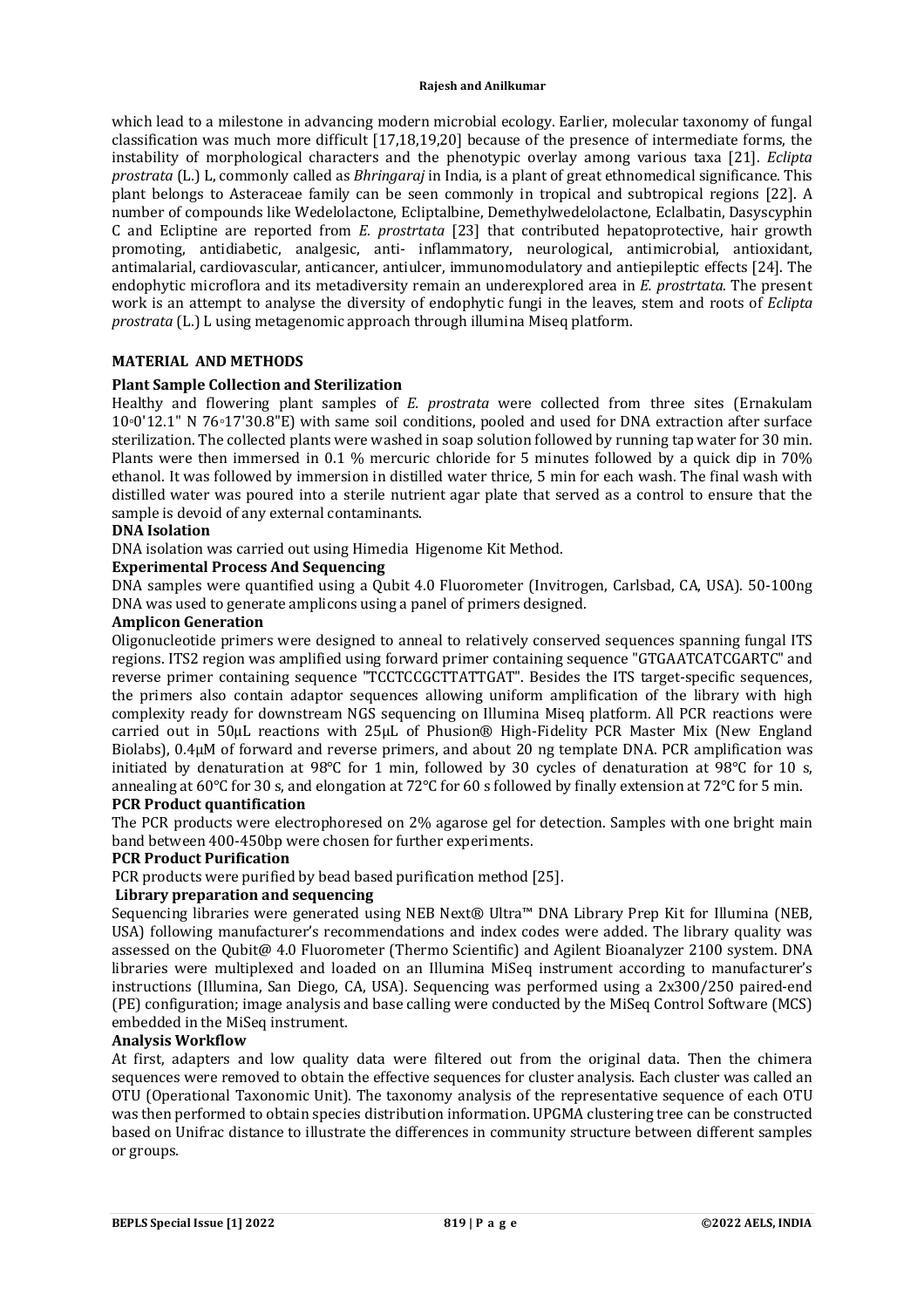## **Sequencing data quality optimization**

Sequencing errors such as point mutations might occur in high-throughput sequencing, and it's common that bases toward the end of the sequence reads have lower than average quality. In order to obtain higher quality and more accurate bioinformatics analysis results, it is necessary to optimize the raw data of the sequencing to obtain higher quality and more accurate bioinformatics analysis results.

Analysis software: Trimmomatic (0.39), vsearch (v2.14.1)

## **Data Analysis**

The QIIME [26] data analysis package was used for ITS rRNA data analysis. The forward and reverse reads were joined and assigned to samples based on barcode and truncated by cutting off the barcode and primer sequence. Quality filtering on joined sequences was performed and sequence which did not fulfill the following criteria were discarded: sequence length = 20. Then the sequences were compared with the reference database (RDP Gold database) using UCHIME algorithm to detect chimeric sequence, and then the chimeric sequences were removed. The effective sequences were used in the final analysis. Sequences were grouped into operational taxonomic units (OTUs) using the clustering program VSEARCH (1.9.6) against the UNITE ITS database ([https://unite.ut.ee/\)](https://unite.ut.ee/)) pre-clustered at 97% sequence identity. The Ribosomal Database Program (RDP) classifier was used to assign taxonomic category to all OTUs at confidence threshold of 0.8. The RDP classifier uses the UNITE ITS database which has taxonomic categories predicted to the species level. Unweighted Pair Group Method with Arithmetic mean (UPGMA) tree from beta diversity distance matrix was builded.

## **RESULT**

## **Sequencing Data Quality Optimization**

The data obtained after high- throughput sequencing was further analyzed using Trimmomatic (0.39), vsearch (v2.14.1) softwares to obtain higher quality and more accurate bioinformatics analysis results. The sequence data has been deposited at NCBI under Sequence Read Archieve database (accession numbers PRJNA773862, PRJNA774103).

| Sample              | Raw reads | Raw bases | Raw data (w) | Q20(%) | Q30(%) | GC(%) |
|---------------------|-----------|-----------|--------------|--------|--------|-------|
| 1LSITS <sub>1</sub> | 100179    | 30153879  | 64.5         | 95.4   | 87.9   | 49    |
| 1LSITS <sub>2</sub> | 115235    | 34685735  | 64.5         | 87.8   | 75.2   | -50   |
| 2RITS <sub>1</sub>  | 139714    | 42053914  | 89.9         | 92.5   | 84.6   | 48    |
| 2RITS <sub>2</sub>  | 139714    | 42053914  | 89.9         | 85.2   | 73.1   | 48    |

**Table 1. Preliminary Data Analysis- Raw Data Statistics**

## **Data Analysis**

The QIIME data analysis package was used for ITS rRNA data analysis. The forward and reverse reads were joined and assigned to samples based on barcode and truncated by cutting off the barcode and primer sequence. Quality filtering on joined sequences was performed and sequence which did not fulfill the following criteria were discarded: sequence length = 20. Then the sequences were compared with the reference database (RDP Gold database) using UCHIME algorithm to detect chimeric sequence, and then the chimeric sequences were removed. The effective sequences were used in the final analysis. Sequences were grouped into operational taxonomic units (OTUs) using the clustering program VSEARCH  $(1.9.6)$ against the UNITE ITS database ([https://unite.ut.ee/\)](https://unite.ut.ee/)) pre-clustered at 97% sequence identity. The Ribosomal Database Program (RDP) classifier was used to assign taxonomic category to all OTUs at confidence threshold of 0.8. The RDP classifier uses the UNITE ITS database which has taxonomic categories predicted to the species level. Unweighted Pair Group Method with Arithmetic mean (UPGMA) tree from beta diversity distance matrix was built.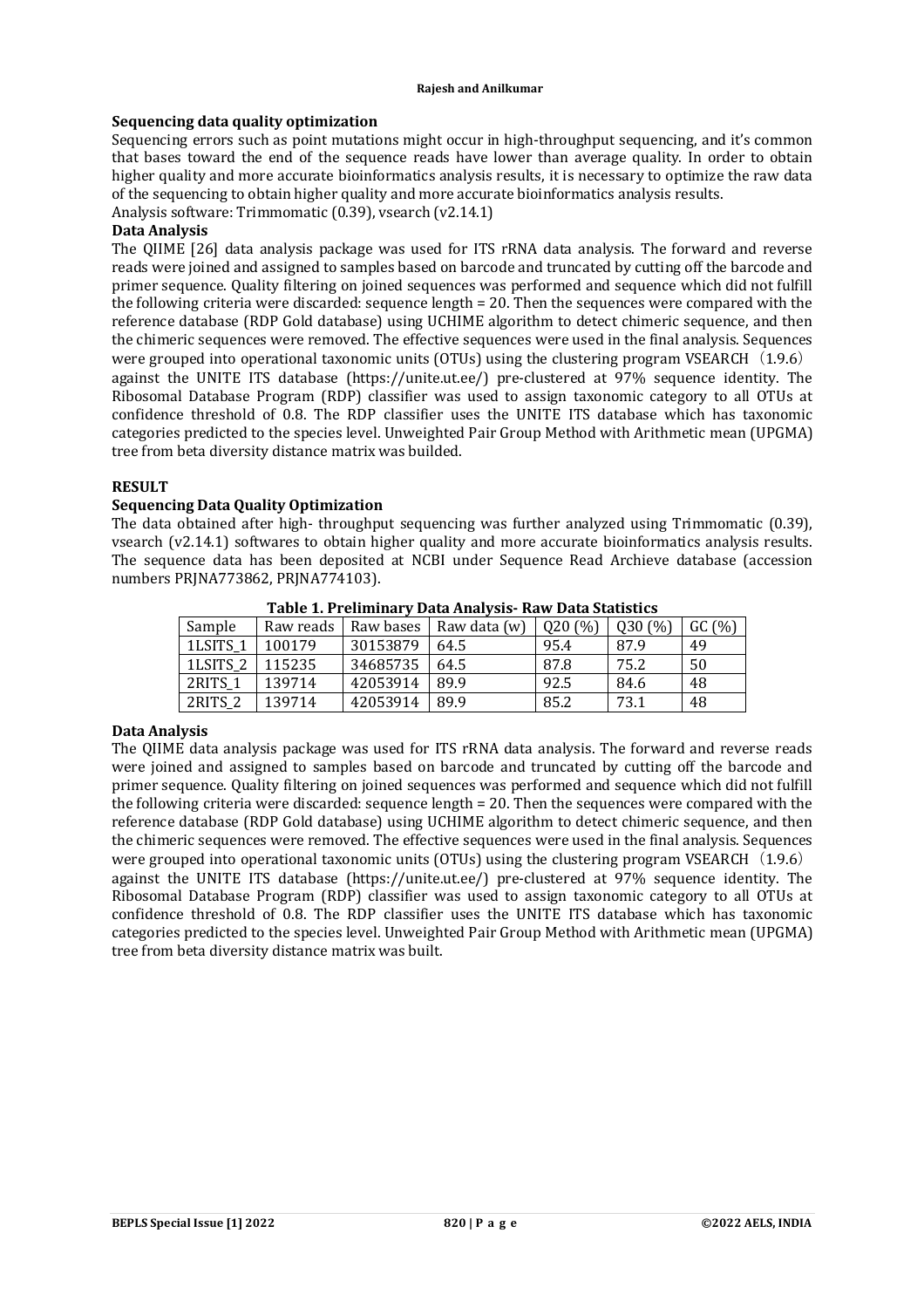

### **Fig 1. Pie chart showing relative abundance of genus in 1LSITS and 2RITS Genus abundance Heat- map**

The abundance distribution of most dominant genera among all samples were analysed using Plot by R software and is displayed in the genus abundance heatmap*.*



#### **Venn diagram**

A Venn diagram (aka Euler diagram) is a method of visualizing the amount of overlap between two (or three) lists of data, using circles to signify the size of each circle and positioning the circles such that the area of overlap represents the amount of list overlap.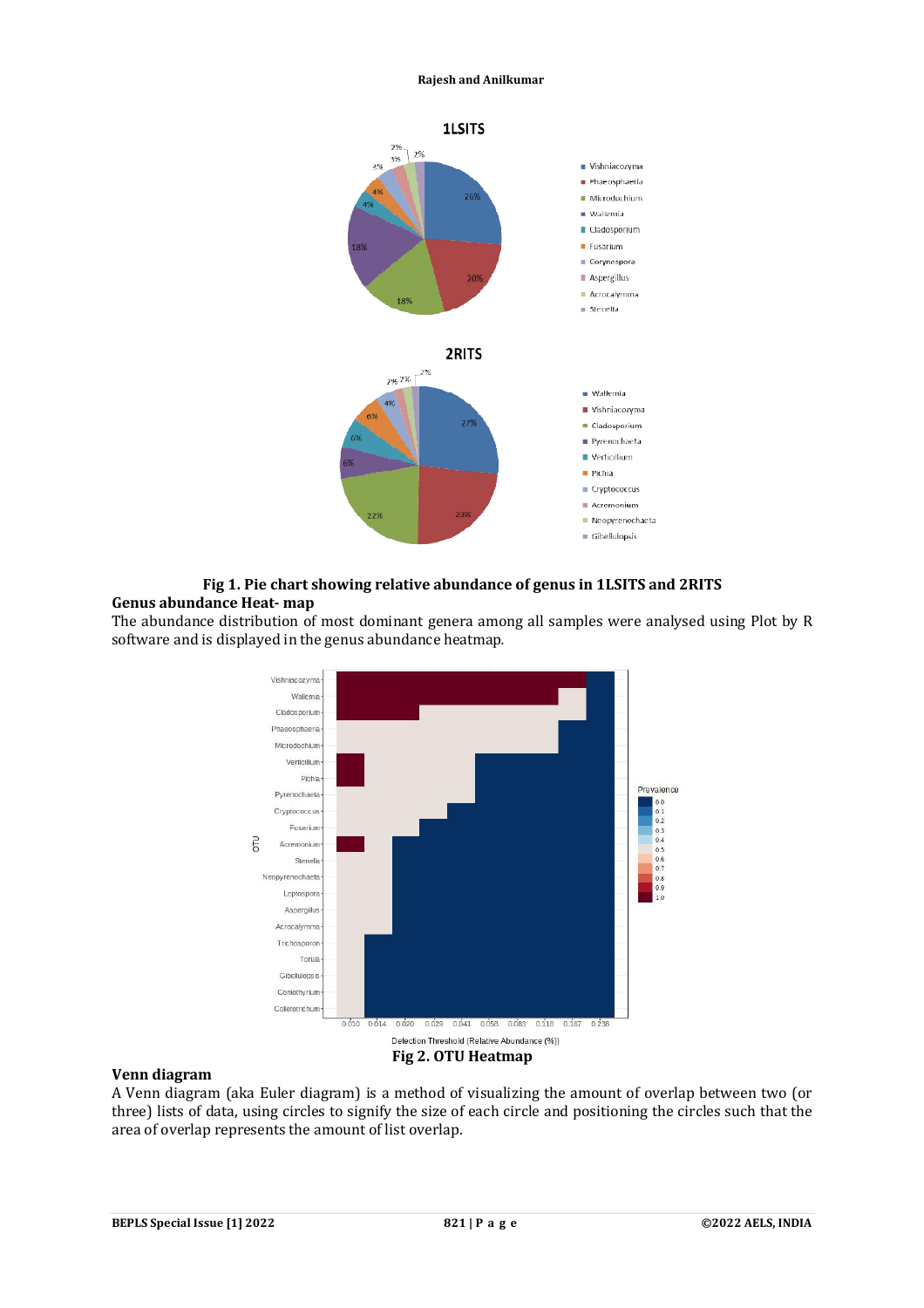

**Fig 3 . Venn Diagram of samples; 1LSITS and 2RITS**

## **DISCUSSION**

#### **OTU and Taxonomic Composition Analysis**

The distribution of top most abundant classifications of endophytic fungus in the sample at different taxonomic levels were analyzed using Qiime software. OTU analysis at different taxonomic level clearly catalogues two phyla viz. *Ascomycota* and *Basidiomycota* in the leaf stem sample. *Basidiobolomycetes, Dothideomycetes, Eurotiomycetes, Mortierellomycetes, Tremellomycetes* and *Wallemiomycetes* were the recognized classes. Out of these classes, 7 orders such as *Capnodiales, Eurotiales, Pleosporales, Pleosporales, Tremellales, Wallemiales* and *Xylariales* were distinguished. Most abundant families were viz. *Bulleribasidiaceae, Mycosphaerellaceae, Phaeosphaeriaceae, Trichocomaceae and Wallemiaceae. Vishniacozyma, phaeosphaeria, Microdochium, Wallemia, Cladosporium, Fusarium, Corynespora, Aspergillus, Acrocalymma, Stenella* shows the direction of Genus in its decreasing relative abundance from leaf stem sample.

*Ascomycota* and *Basidiomycota* are the most important phyla obtained from root sample. The most abundant classes were viz. *Basidiobolomycetes, Dothideomycetes, Mortierellomycetes, Tremellomycetes* and *Wallemiomycetes*. OTU analysis at different taxonomic level clearly catalogues two phyla viz. Ascomycota and Basidiomycota. In these classes, three orders such as *Tremellales, Cystofilobasidiales* and *Wallemiales*  were identified. Among these, three families viz. *Tremellaceae, Wallemiaceae* and *Trichosporonaceae* were represented predominantly whereas *Rhynchogastremataceae, Sirobasidiaceae, Carcinomycetaceae, Cystofiobasidiaceae* were less represented. *Wallemia* was the most abundantly seen endophytic genus while *Vishniacozyma, Cladosporium, Pyrenochaeta, Verticillium, Pichia, Cryptococcus, Acremonium, Neopyrenochaeta* and *Gibellulopsis* showed decreasing relative abundance in the root sample.

Only a few studies have been conducted in plants for investigating the biodiversity of fungal endophytes using illumina Miseq platform. A total of 249 fungal endophytes were isolated from *Eclipta prostrata* in our study. Both these samples represented two phyla viz. Ascomycota and Basidiomycota as the predominant one which was in agreement with a previous study of metagenomic fungal diversity analysis in strawberry plants [27]. Screening of endophytic fungal associates from *Eclipta prostrata* was done by and they reported the presence of *Aspergillus niger, Cladosporium oxysporum, Fusarium moniliformae and Phoma sp.* as the culturable fungal endophytes [28]. This study coincides very much with our results were we found *Acremonium, Acrocalymma, , Aspergillus, , Cladosporium, Corynespora, , Cryptococcus, , Fusarium, Gibellulopsis, Microdochium, Neopyrenochaeta , Phaeosphaeria, Pichia, Pyrenochaeta, Stenella , Verticillium, Vishniacozyma, Wallemia* as the most abundant ones.

According to some studies, the abundance of endophytes were found more in the roots than the stems and leaves [29]. However, in this study leaf-stem as well as the root sample showed almost a wide range of endophytic composition with the leaf stem sample contributing much more unique orders and families to the group. Relative abundance (Fig 1) shows that *Vishniacozyma, Wallemia* and *Cladosporium* are three genera that are commonly found in greater richness in both the samples. The relative abundance of *Vishniacozyma, Wallemia* and *Cladosporium* in the leaf stem sample is 26%, 18%, 4% and the belowground root sample is 23%, 27% and 22% respectively. All most all the isolated fungal genera were found to have bioactive properties. Cladosporium is described to have antioxidant, antimicrobial [30] and phyto beneficial properties [31], *Phaeosphaeria* is a GA producing fungus [32], *Microdochium* is reported to have bioactive isocoumarins [33], *Wallemia* is a halotolerant fungus [34], *Fusarium* and *Aspergillus* is reported to have antioxidant characters [35,36] and *Acremonium* is the one with antibiotic property [37].

Core microbiome analysis based on relative abundance (Fig 2) showed sample prevalence of 21 fungal genera at minimum detection threshold of 0.010% and a maximum of 0.238%. Plotting detection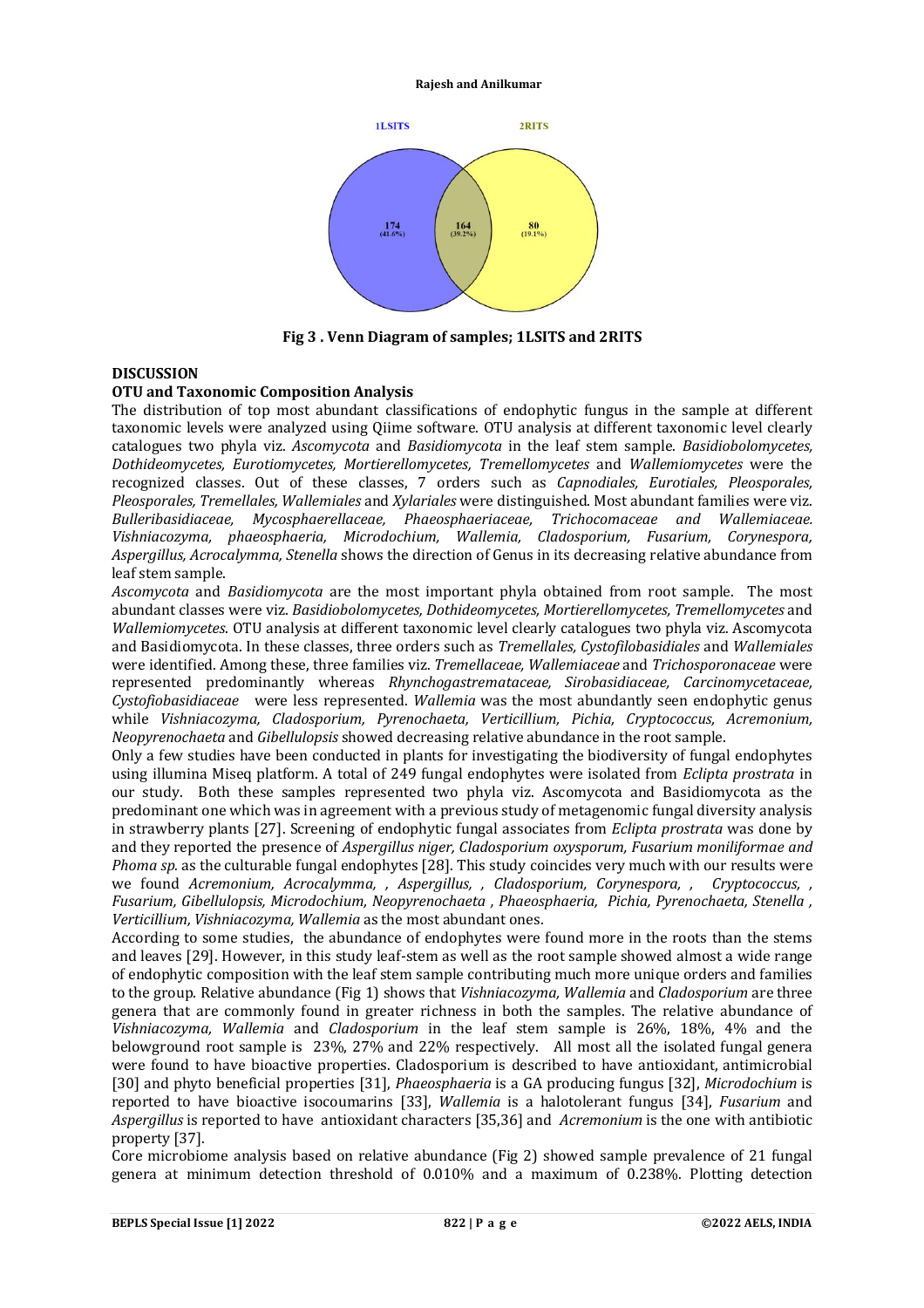threshold against OTU gives the most prevalent species in the sample which are *Vishniacozyma, Wallemia, Cladosporium*, *Verticillium, Pichia and Acremonium* with a prevalence of 1.0 at minimum threshold of 0.010%. *Phaeosphaeria, Microdochium, Pyrenochaeta, Cryptococcus, Fusarium, Stenella, Neopyrenocheata, Leptospora, Aspergillus, Acrocalymma, Trichosporon, Torula, Gibellulopsis, Coniothyrium* and *Colleotrichum* are the least prevalent species with a prevalence of 0.0 at minimum threshold 0.010%. similar results were observed were Core microbiome investigation exhibited that 17 genera showed a minimum detection threshold of 0.001% . Here, the core microbiome characteristic were presented by Clostridium, Desulfomicrobium, Advenella, Tindallia, Parabacteroides, Sedimentibacter, Desulfuromonas, Pseudomonas, Eubacterium, Tissierella, Trichococcus, Azospira, Thauera, Erysipelothrix, Alkaliphilus, Delftia, and Azoarcus at a minimum detection threshold of 0.001% (38).

In comparative analysis (Fig 3), Out of the total endophytes sequenced, 164 elements were common to both 1LSITS and 2RITS (39.2% ) whereas 174 elements (41.6%) were unique to 1LSITS and 80 elements (19.1%) to 2RITS sample. A core microbiome of 164 fungal genera is common to leaf, stem and root habitat. There ar 174 unique fungal genera present in leaf and stem and 80 unique fungal genera in root. In another study of endophytic fungal diversity analysis, root and the leaf sample shared about 0.9% of the total endophytic the fungal genera in the plant. 6.8% unique fungal elements were present in the leaf whereas root constituted about 0.5% unique elements of the total endophytic fungi. The unique and shared mycobiome may have vital roles. This mycobiome could have been also present in rhizosphere soil if facultative endophytes are taken into account [39].

In the present study, endophytic fungal biodiversity analysis through illumina Miseq platform has helped in proper identification of a large number of fungal members to generic level. Many such biodiversity studies using NGS techniques have been done in bacterial endophytes related to medicinal plants [40] but not much with fungal endophytes. Culture dependent method of isolation is more common however, is delicate as it is greatly influenced by surface sterilisation techniques, incubation settings, isolation protocol etc [41] and only <1% of the total endophytes can be isolated through this technique [42] as some endophytes grow slowly and may be outcompeted by other fast expressing members on artificial nutrient media. To ignore all these potential constraints, molecular analysis techniques can be employed to trace out all the endophytic members and to further elucidate some specific candidates that would have significant role properties of the plant *Eclipta prostrata.* 

#### **CONCLUSION**

Our results shows that *Eclipta prostrata* harbours a large number of endophytic fungi in the leaf, stem and roots which would help in the further characterisation of prominent fungal species and to trace the role of endophytes in plant growth promotion, stress tolerance and involvement in metabolic pathways. OTU analysis at taxonomic level clearly catalogues two different phyla viz. Ascomycota and Basidiomycota as the prominent ones. Subsequent findings point 17 generas viz. *Acremonium, Acrocalymma, , Aspergillus, , Cladosporium, Corynespora, , Cryptococcus, , Fusarium, Gibellulopsis, Microdochium, Neopyrenochaeta , Phaeosphaeria, Pichia, Pyrenochaeta, Stenella , Verticillium, Vishniacozyma* and *Wallemia* as the most prominent ones. Knowledge in both the culture dependent and independent endophytic species can open new vistas to unreveal the mystery behind the plants ethnomedicinal properties.

#### **CONFLICT OF INTEREST**

The authors declare that they have no conflict of interest.

#### **FUNDING**

CSIR- UGC JRF Fellowship Ref No: 877/ (CSIR- UGC NET DEC. 2018)

#### **REFERENCES**

- 1. Berlec A. (2012). Novel techniques and findings in the study of plant microbiota search for plant probiotics. Plant science. 193- 194: 96- 102
- 2. Brader G, Compant S, Vescio K, Mitter B, Trognitz F, Ma, L.J., Sessitsch, A.(2017). Ecology and genomic insights into plant-pathogenic and plant-nonpathogenic endophytes. Annu. Rev. Phytopathol. 55, 61–83.
- 3. Brader G, Corretto E, Sessitsch A, (2017). Metagenomics of plant microbiomes. In: Functional Metagenomics: Tools and Applications. Springer. 179–200
- 4. Fadiji AE, Babalola OO. (2020). Metagenomics methods for the study of plant-associated microbial communities: A review. Journal of Microbiological Methods. 170
- 5. Omomowo, OI, Babalola OO. (2019). Bacterial and fungal endophytes: tiny giants with immense beneficial potential for plant growth and sustainable agricultural productivity. Microorganisms 7 (11): 481
- 6. Bamisile BS, Dash CK, Akutse KS, Keppanan R, Wang L. (2018). Fungal endophytes: beyond herbivore management. Frontiers in Microbiology. 9: 544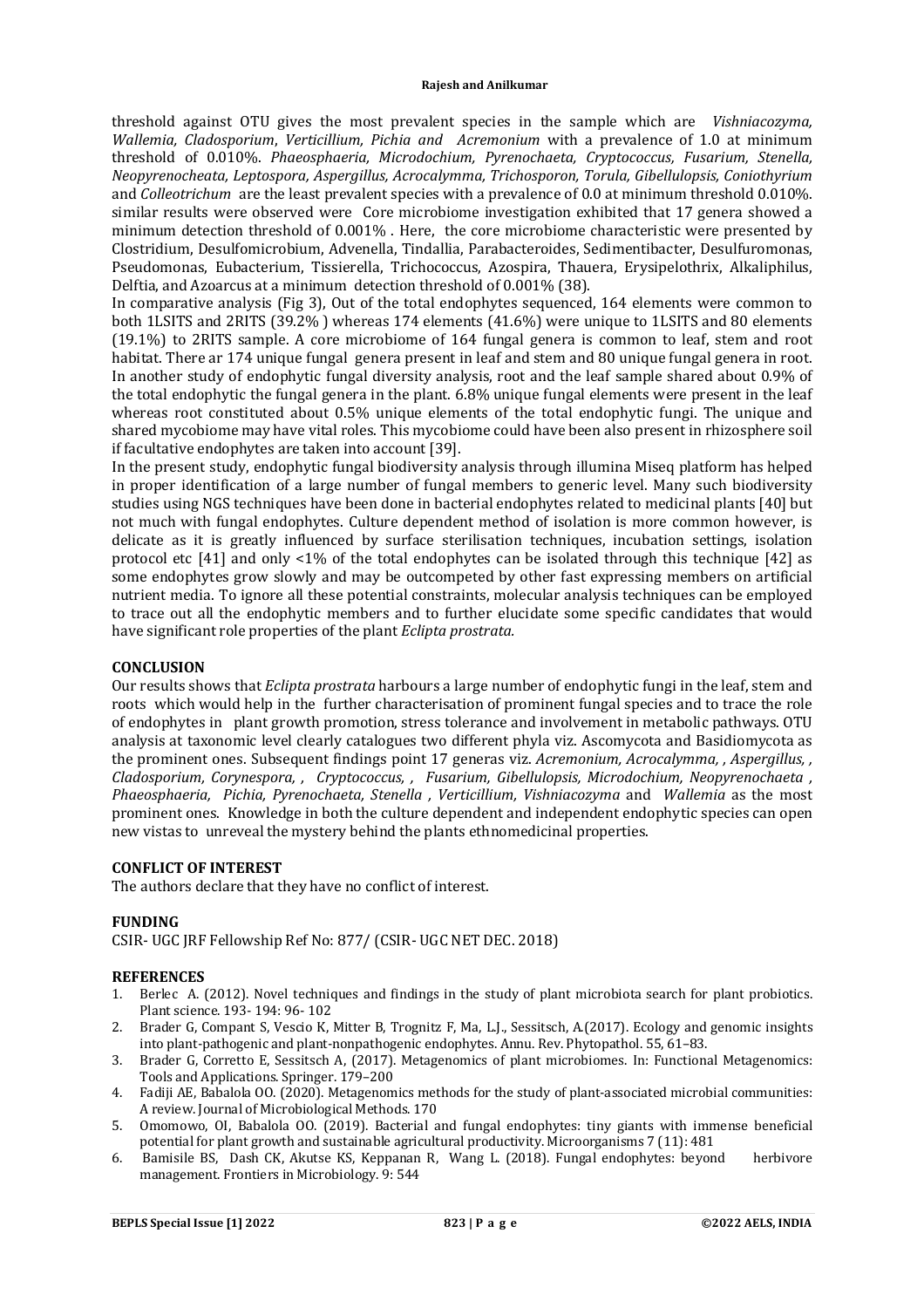- 7. Odelade KA, Babalola OO. (2019). Bacteria, fungi and archaea domains in rhizospheric soil and their effects in enhancing agricultural productivity. Int. J. Environ. Res. Public Health 16 (20): 3873.
- 8. Min J, Ling C, Hai-Liang X, Cheng-Jian Z, Khalid R, Ting H, Lu-Ping Q. (2016). A Friendly Relationship between Endophytic Fungi and Medicinal Plants: A Systematic Review. Frontiers in Microbiology. 7.
- 9. Petrini O. (1986). Taxonomy of endophytic fungi of aerial plant tissues. Microbiology of phyllosphere. Cambridge university press.
- 10. Sherwood M, Carroll G. (1974). Fungal succession on needles and young twigs of old-growth Douglas fir. Mycologia 66: 499–506
- 11. Carroll G. (1988). Fungal endophytes in stems and leaves from latent pathogen to mutualistic symbiont. Ecology 69: 2–9
- 12. Stone JK, Polishook JD, White JRJ. (2004). Endophytic fungi. In: Mueller G, Bills GF, Foster MS, eds. Biodiversity of fungi: inventory and monitoring methods. Burlington, MA, USA: Elsevier, 241–270.
- 13. Rodriguez RJ, White JF, ArnoldAE , Redman RS. (2008). Fungal endophytes: diversity and functional roles. New Phytologist . 182: 314–330.
- 14. Hugenholtz & Tyson. (2008). Metagenomics. Nature. 455
- 15. Edwards RA, Rodriguez-Brito B, Wegley L, Haynes M, Breitbart M, et al. (2006). Using pyrosequencing to shed light on deep mine microbial ecology. BMC Genomics.7: 57
- 16. Wooley JC, Godzik A, Friedberg I .(2010). A Primer on Metagenomics. PLoS Comput Biol 6: e1000667.
- 17. Feau N, Vialle A, Allaire M, Tanguay P, Joly DL, et al. (2009) Fungal pathogen (mis-) identifications: a case study with DNA barcodes on *Melampsor*a rusts of aspen and white poplar. Mycol Res 113: 713-724.
- 18. Guarro J, GenéJ, Stchigel AM (1999). Developments in fungal taxonomy. Clin Microbiol Rev 12: 454- 500.
- 19. Gehlot P, Singh SK, Pathak R (2012) Morphometric and molecular characterization of fungus *Pestalotiopsis* using nuclear ribosomal DNA analysis. J Environ Biol 33: 897-901.
- 20. Fávaro LC, de Melo FL, Aguilar-Vildoso CI, Araújo WL (2011) Polyphasic analysis of intraspecific diversity in *Epicoccum nigrum* warrants reclassification into separate species. PLoS One 6: e14828.
- 21. Photita W, Taylor PWJ, Ford R, Hyde KD, Lumyong S. (2005). Morphological and molecular characterization of *Colletotrichum* species from herbaceous plants in Thailand. Fungal Divers 18: 117-133.
- 22. Wagner H, Geyer B, Kiso Y, Hikino H, Roa GS. (1986). Coumestans as the main active principles of the liver drugs Eclipta alba and *Wedelia calendulacea*. Planta Med. 52: 370-374.
- 23. Soni KK, Soni S. (2017). *Eclipta alba* (L.) An Ethnomedicinal Herb Plant, Traditionally Use in Ayurveda. Soni, Journal of Horticultre . 4:3.
- 24. Jahan R, Al-Nahain A, Majumder S, Rahmatullah M. (2014). Ethnopharmacological Significance of Eclipta alba (L.) Hassk. (Asteraceae). International scholarly research notices.
- 25. Flagstad O, Roed K, Stacy JE, Jakobsen KS. (1999). Reliable noninvasive genotyping based on excremental PCR of nuclear DNA purified with a magnetic bead protocol. Molecular Ecology. 8(5):879-883.
- 26. Caporaso JG, Kuczynski J, Stombaugh J, Bittinger K, Bushman FD, Costello EK, Fierer N, Pena AG, Goodrich JK, Gordon JI, Huttley GA, Kelley ST, Knights D, Koenig JE, Ley RE, Lozupone CA, McDonald D, Muegge BD, Pirrung M, Reeder J, Knight R. (2010). QIIME allows analysis of high-throughput community sequencing data. Nature methods, 7(5): 335–336.
- 27. Abdelfattah A, Wisniewski M, Li Destri Nicosia MG, Cacciola SO, Schena L. (2016). Metagenomic Analysis of Fungal Diversity on Strawberry Plants and the Effect of Management Practices on the Fungal Community Structure of Aerial Organs. PLoS ONE 11(8): e0160470.
- 28. Shukla MM, Mishra MK. (2014). Fungal Flora of Some Medicinal Plants. International Journal of Science and Research (IJSR).3:8
- 29. Das, A., Varma, A. (2009). Symbiosis: the art of living. In: Symbiotic Fungi. Springer. 1–28.
- 30. Hulikere MM, Joshi CG. (2019.) Characterization, antioxidant and antimicrobial activity of silver nanoparticles synthesized using marine endophytic fungus- *Cladosporium cladosporioides*, Process Biochemistry.82: 199-204
- 31. Qin Y, Pan X, Yuan Z. (2016). Seed endophytic microbiota in a coastal plant and phytobeneficial properties of the fungus *Cladosporium cladosporioides*. Fungal Ecology.24: 53-60.
- 32. Sassa T, Suzuki K, Haruki E. (1989). Isolation and Identification of Gibberellins A <sup>4</sup> and A <sup>9</sup> from a Fungus *Phaeosphaeria* sp. Agricultural and Biological Chemistry. 53(1):303-304.
- 33. Zhang W, Karsten Krohn, Siegfried Draeger, and Barbara Schulz. 2008. Bioactive Isocoumarins Isolated from the Endophytic Fungus *Microdochium bolleyi*. Journal of Natural Products .71 (6), 1078-1081.
- 34. Peng XP, Wang Y, Liu PP. et al. (2011). Aromatic compounds from the halotolerant fungal strain of *Wallemia sebi* PXP-89 in a hypersaline medium. Arch. Pharm. Res. 34: 907–912.
- 35. Chomcheon P, Wiyakrutta S, Sriubolmas N, Ngamrojanavanich N, Kengtong S, Mahidol C, Ruchirawat S, Kittakoop P. (2009). Aromatase inhibitory, radical scavenging, and antioxidant activities of depsidones and diary ethers from the endophytic fungus *Corynespora cassiicola* L36, Phytochemistry.70:3.407-413
- 36. Chen Y, Mao W, Tao H, Zhu W, Qi X, Chen Y, Li H, Zhao C, Yang Y, Hou Y, Wang C, Li N. (2011). Structural characterization and antioxidant properties of an exopolysaccharide produced by the mangrove endophytic fungus *Aspergillus* sp. Y16, Bioresource Technology, 102:17. 8179-8184.
- 37. Kelemu S, White JF, Muñoz F, Takayama Y. (2001). An endophyte of the tropical forage *grass Brachiaria brizantha*: Isolating, identifying, and characterizing the fungus, and determining its antimycotic properties. Canadian Journal of Microbiology. 47(1): 55-62.